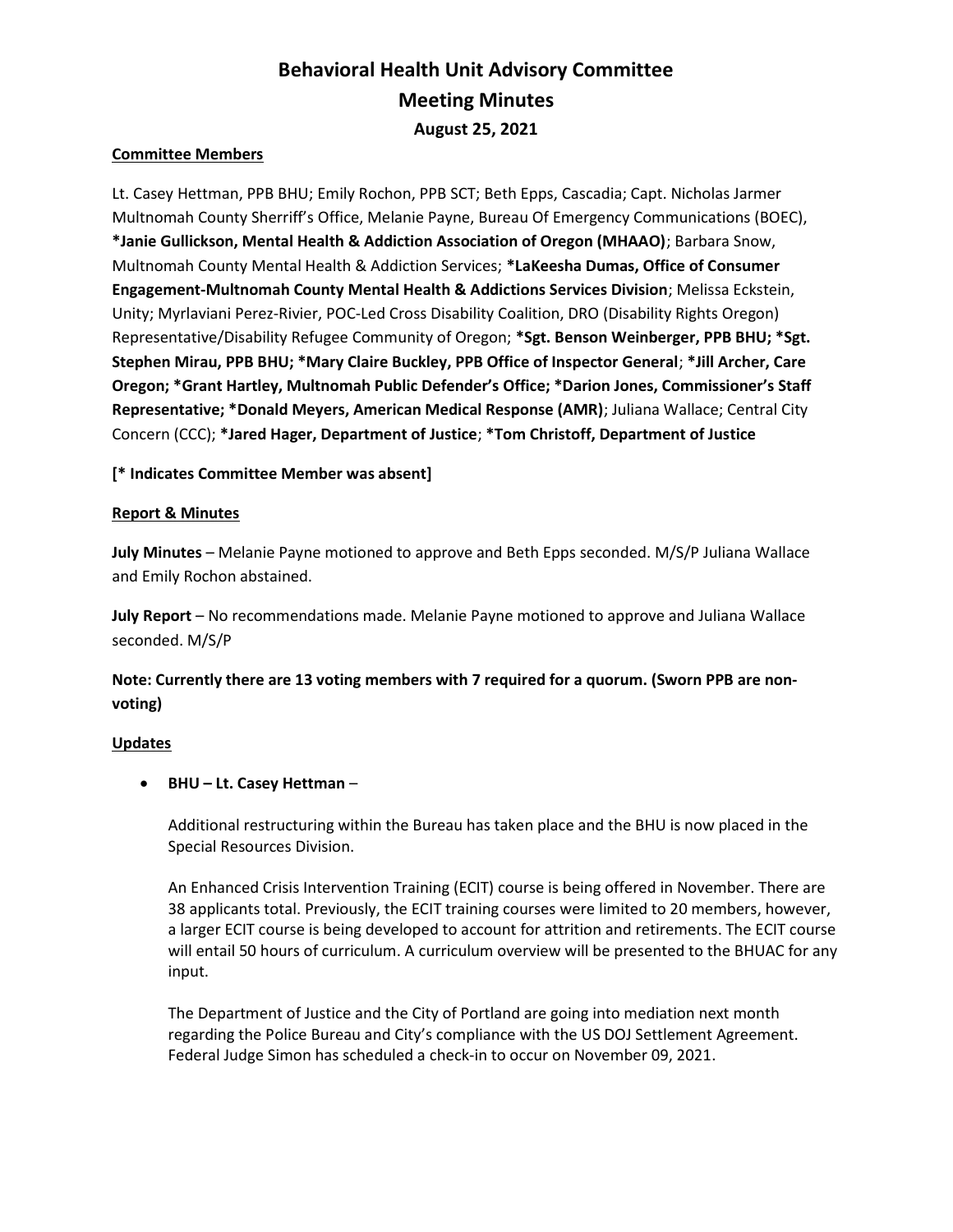## BHUAC Meeting Minutes 08/25/2021

The third Community Engagement Meeting for the BHUAC is scheduled to take place on September 22, 2021. A request was made to the Committee to brainstorm topics to provide to the public that will be of interest and have relevance.

#### Presentation/Discussion:

## Portland Fire & Rescue - Portland Street Response, Robyn Burek, Program Manager

The Portland Street Response (PSR) finished their six-month milestone of their pilot program recently. On October 05, 2021 Robyn Burek is slated to provide a presentation to the Portland City Council from 9:30am to 11:30am. Portland State University (PSU) will present their PSR program evaluation as well.

Data is currently being collected on cities creating Mobile Crisis Response Teams (MCRT). New York City, Anchorage, Oakland, Missoula, Colorado Springs, Columbus and San Francisco are the most similar to PSR. Most MCRT's are a combination between public and private partnerships.

Based on data collected in the past, mental health calls typically consist of 30% involving weapons and the other 70% are lower acuity. Work is continuing, to developing what this ratio looks like in Portland.

Per PSR Data: Based off the data collected in the last six months regarding PSR cases, 46% originated from 911 calls, 42% originated from Non-emergency and 13% were self-dispatched.

The Program Outcome goals for PSR consist of:

- 1. Reduce the number of calls responded to by Police in which no criminal activity is present.
- 2. Reduce the number of transports to the Emergency Department in which pre-hospital care in the field could be performed.
- 3. Reduce the number of mental health/behavioral health calls to Police and Fire.

An example of a two-week mental health (MH) call snapshot was provided to the Committee. There were 1,556 PPB calls in the Lents pilot area, 100 PPB MH calls in the Lents pilot area, 44 MH calls during PSR operational hours and out of the total calls received, 16 qualified for current PSR criteria.

A slide was then presented which broke down these numbers into percentages. Out of 1,556 PPB calls in the Lents pilot area 6.5% (100) were MH calls. 44% (44) calls were during PSR operational hours. 36% of the 44% received were calls which met PSR criteria. This translates into 16 calls total which met PSR criteria during a sample two-week period.

The Mental Health call categories from the same two-week snapshot consisted of: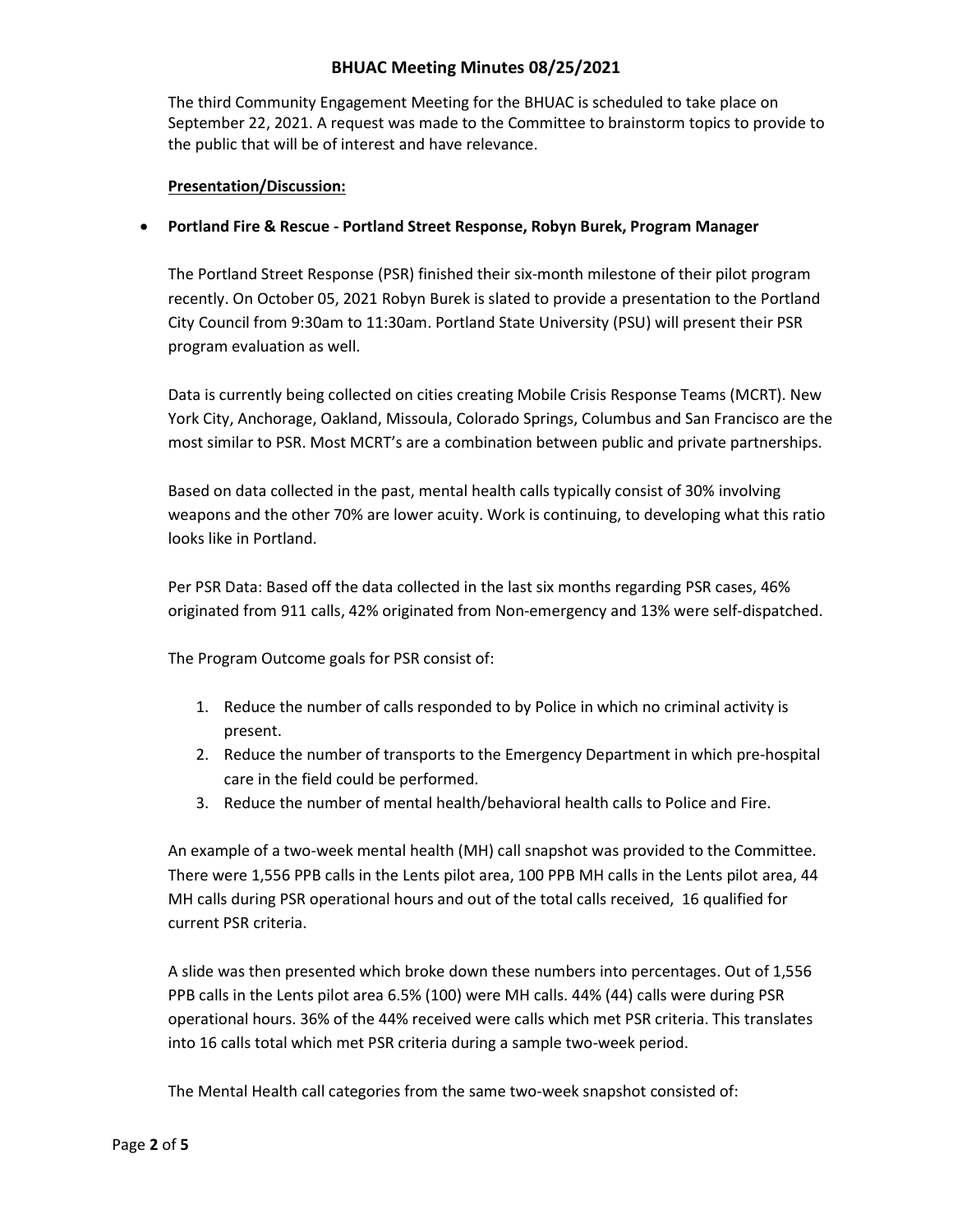## BHUAC Meeting Minutes 08/25/2021

PSR has five MH call types: Non-emergency, outside, no weapons present, no criminal activity and no violent behavior. This makes up 36% of calls.

ECIT calls consist of five types: Subject is violent, weapon present, threatening or attempting suicide, residential mental health facilities and risk of harm to self or others. This makes up 14% of calls.

A middle, "other" category makes up the remaining 50% of calls. Examples of calls that fall into this other category are: substance use/intoxication, welfare checks, trespass, suspicious person, unwanted person, illegal burns and behavioral.

PSR is unable to be dispatched to residential calls for service at this time. But if they were able to be dispatched to residential this would greatly increase call volume that can be addressed from BOEC. The main goal is to increase PSR service. PSR is currently looking to change their criteria for eligible calls. This means that 50% of MH calls could potentially be taken during PSR regular working hours.

A breakdown of different Mobile Crisis Response Models was provided. The Cahoots model has the criteria that the call for service must be non-emergency, no weapons present, no criminal activity and no violent behavior. The First Responder Model has the criteria of sitting organizationally outside of Police, responds to all levels of acuity – some alone; some in coresponse and utilizes lights and sirens. A Co-Responder Model has the criteria of being a Mental Health Crisis Responder embedded within the Police Department.

Out of 1700 calls only 100 met the Cahoots model criteria. The way the Cahoots Model is set up is limiting for Portland's needs. PSR is not a co-responder model, they are more of an unarmed First Responder model approach for mental health.

PSR plans on hiring a Data Analyst in the future to see what the scale looks like city-wide. For example, welfare checks are a wide array of calls, they would like to drill down this data for a better idea of what types of calls fall under this umbrella. Unwanted person calls have dropped by 30% since 2019 and PSR is trying to figure out why.

In September of 2021 PSR will be implementing a second team which will consist of one Firefighter EMT, one Mental Health Crisis Responder I and two Peer Support Specialists. The shifts will cover Thursday through Sunday from 5:30pm – 3:30am. PSR has already had 40 applicants for the positions thus far.

#### Questions and Concerns Posed by the Committee:

How does PSR work with the rest of the MH crisis system already in place - for example, Project Respond (PR), BHU and shelter teams which are already valuable resources within the community? PSR would like the opportunity to partner more with PR so that the teams can staff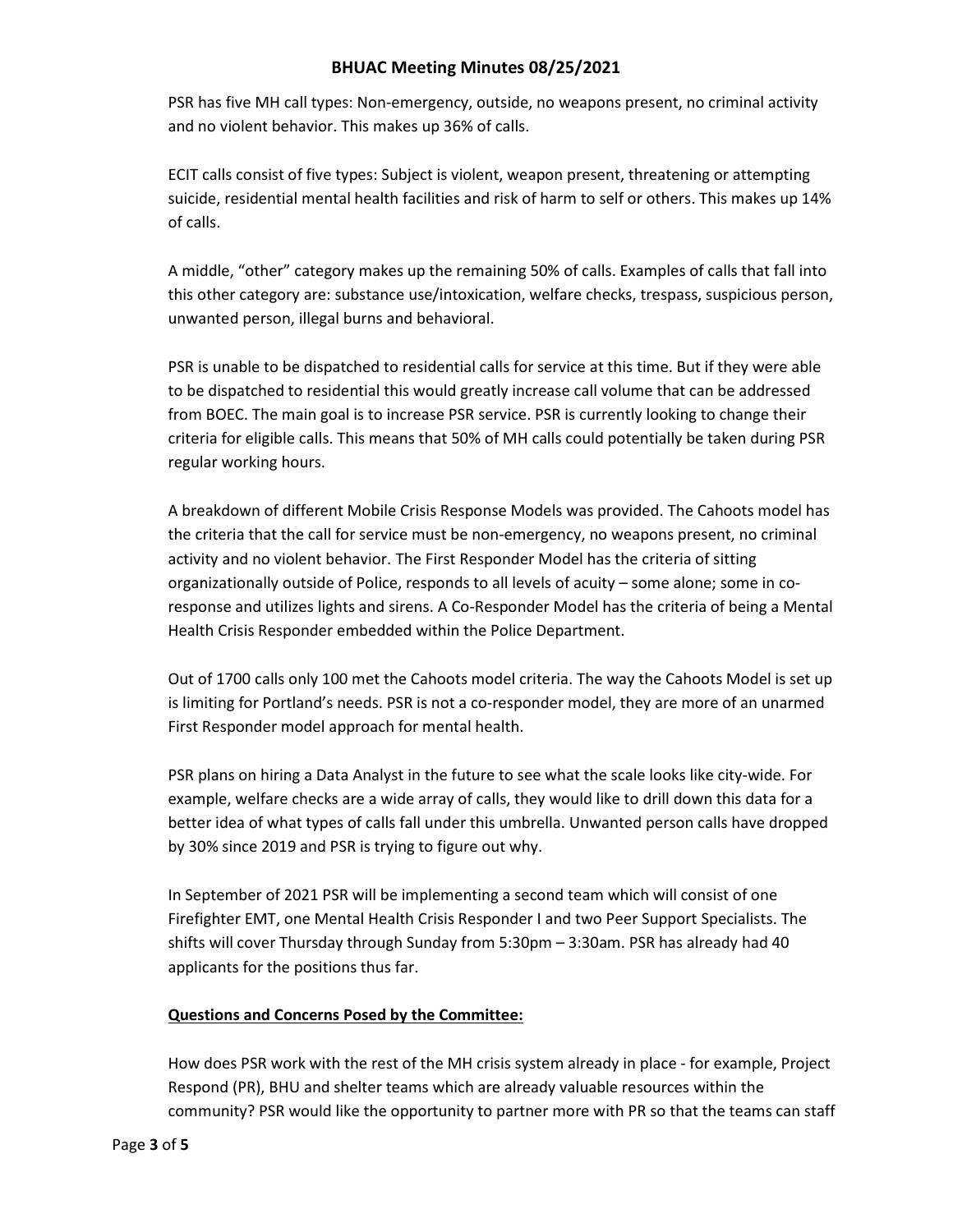## BHUAC Meeting Minutes 08/25/2021

individuals who have multiple touches with systems. To date PSR has not been notified of someone's discharge from the hospital. PSR would like to improve upon this process with the hospitals. PSR does frequently refer to PR and the Multnomah County Crisis Line as a first response. Bridged services are proven via data that they are more effective and impactful.

When you're talking about criteria for expansion and having meetings regarding these criteria is there room at the table for Multnomah County and other crisis providers? We have a fairly robust offering now and the concern is that we want to make sure that this is an integrated and collaborative approach. How will it be determined which appropriate first responder gets dispatched when it comes in to 911? The response was that these are all still plans in process and in reference to the expansion timeframe they are just unsure at this time.

What is the vision for suicide calls with constraints? How does PSR fit? PSR wants the best response for the individual in need. If it is the Multnomah County Crisis line than that is what should be utilized. If there are weapons and it is residential then ECIT is the best response. PSR is interested in the possibility of assisting with the response. PSR will have to wait until the pilot program is over in December/January timeline to implement more of a co-response approach.

The question was posed, "What or who is the overarching source that is making these decisions? Is it every entity for themselves?" It appears that PPB, BOEC, PR, PSR and the City of Portland are not partnering very effectively at this time. PSR is looking into hiring a consultant to review this but this solution could be potentially years out.

BOEC ensured that someone will always respond when needed. 911 is the overarching source for service in the community in practice. BOEC wants to ensure consistency. There has been some discussion regarding sending PSR in addition to police to some calls. Currently BOEC is working on hiring a dedicated PSR dispatcher.

The Committee discussed the appropriateness of sending a letter requesting the City of Portland and Multnomah County to ensure there is an overarching body and a comprehensive approach when it comes to responding to mental health crisis. It is concerning because, as it stands, the approach feels disjointed.

 The committee would like to voice its concern for the need of additional advocacy to take place to address an integrative approach with the resources already on hand.

Multiple committee members were also members of PSR's advisory group to help create the pilot project. There were numerous recommendations on PSR's operations standards that appear to have been diverted/changed. For example, the PSR's advisory committee were very clear that PSR will not have, "lights and sirens," and now PSR is advocating for the teams to have lights/sirens. The Committee's consensus was that PSR's original mission and vision needs to be revisited as the day-to-day goals do not seem to match the overall vision. There was agreement amongst all to revisit this topic again next month.